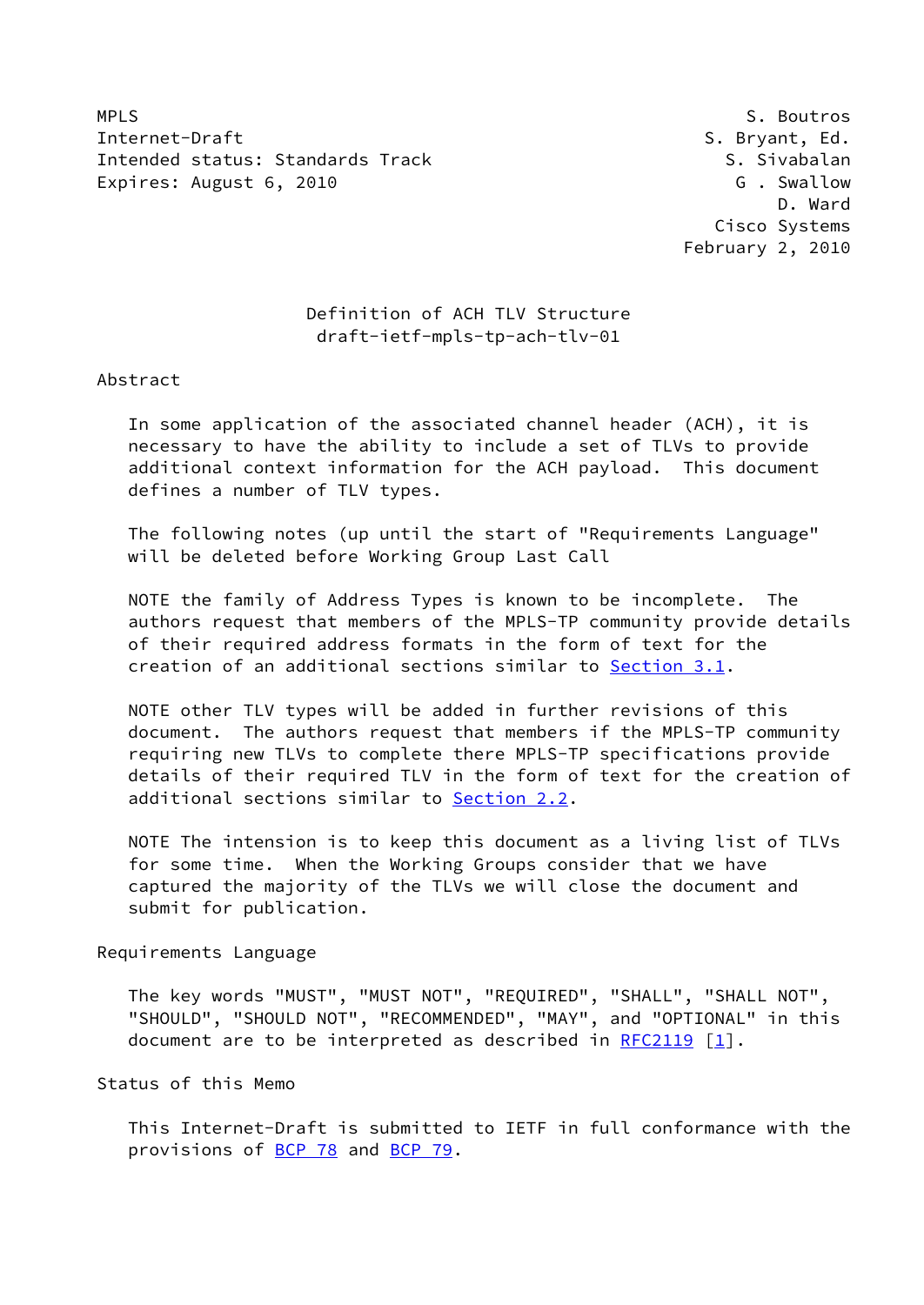Internet-Draft **ACH TLV** ACH TLV February 2010

 Internet-Drafts are working documents of the Internet Engineering Task Force (IETF), its areas, and its working groups. Note that other groups may also distribute working documents as Internet- Drafts.

 Internet-Drafts are draft documents valid for a maximum of six months and may be updated, replaced, or obsoleted by other documents at any time. It is inappropriate to use Internet-Drafts as reference material or to cite them other than as "work in progress."

 The list of current Internet-Drafts can be accessed at <http://www.ietf.org/ietf/1id-abstracts.txt>.

 The list of Internet-Draft Shadow Directories can be accessed at <http://www.ietf.org/shadow.html>.

This Internet-Draft will expire on August 6, 2010.

Copyright Notice

 Copyright (c) 2010 IETF Trust and the persons identified as the document authors. All rights reserved.

This document is subject to **[BCP 78](https://datatracker.ietf.org/doc/pdf/bcp78)** and the IETF Trust's Legal Provisions Relating to IETF Documents [\(http://trustee.ietf.org/license-info](http://trustee.ietf.org/license-info)) in effect on the date of publication of this document. Please review these documents carefully, as they describe your rights and restrictions with respect to this document. Code Components extracted from this document must include Simplified BSD License text as described in Section 4.e of the Trust Legal Provisions and are provided without warranty as described in the BSD License.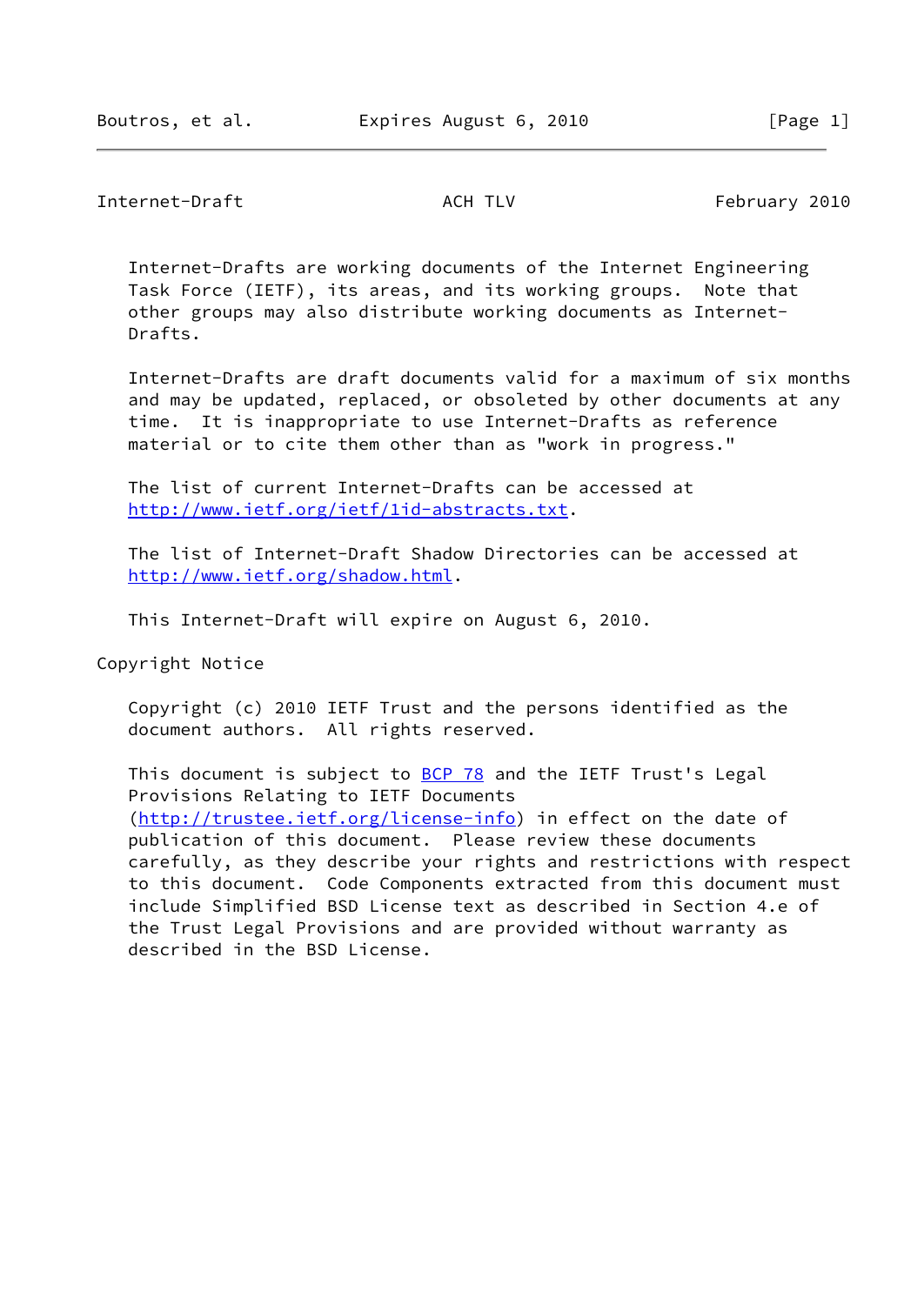Boutros, et al. Expires August 6, 2010 [Page 2]

Internet-Draft **ACH TLV** ACH TLV February 2010

# Table of Contents

| ACH TLV Object Definitions <u>4</u>                                            |  |  |  |  |  |  |  |
|--------------------------------------------------------------------------------|--|--|--|--|--|--|--|
| The Null TLV Object $\ldots \ldots \ldots \ldots \ldots \ldots \ldots$<br>2.1. |  |  |  |  |  |  |  |
|                                                                                |  |  |  |  |  |  |  |
|                                                                                |  |  |  |  |  |  |  |
| $2.4$ . Label Switched Path Identifier (LSPI) 6                                |  |  |  |  |  |  |  |
| $2.5$ . Pseudowire Identifier (PWI) 6                                          |  |  |  |  |  |  |  |
|                                                                                |  |  |  |  |  |  |  |
|                                                                                |  |  |  |  |  |  |  |
|                                                                                |  |  |  |  |  |  |  |
| 4. Security Considerations 8                                                   |  |  |  |  |  |  |  |
| 5.                                                                             |  |  |  |  |  |  |  |
| 6.                                                                             |  |  |  |  |  |  |  |
| Normative References 9<br>6.1.                                                 |  |  |  |  |  |  |  |
| 6.2. Informative References 9                                                  |  |  |  |  |  |  |  |
|                                                                                |  |  |  |  |  |  |  |
|                                                                                |  |  |  |  |  |  |  |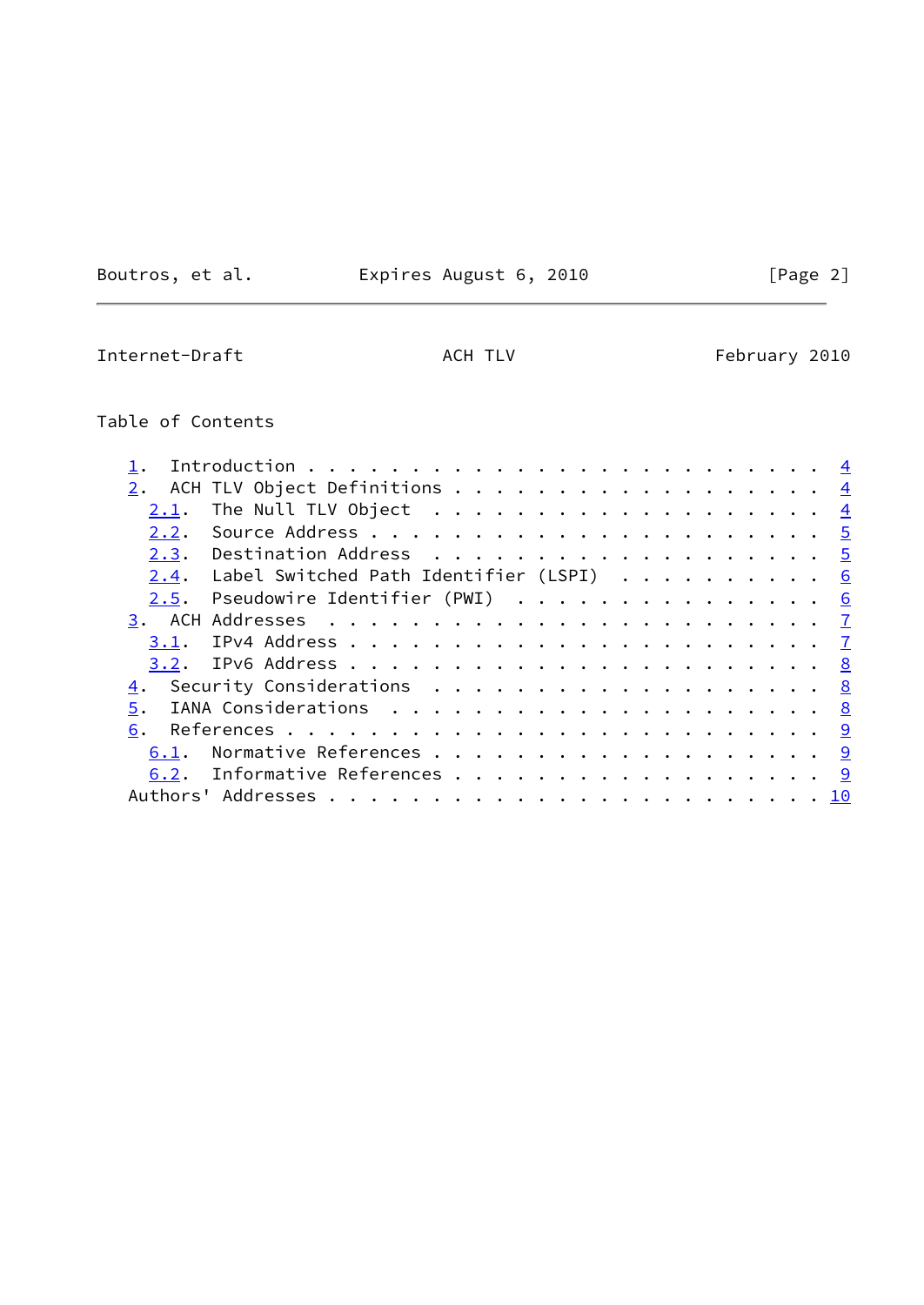Boutros, et al. Expires August 6, 2010 [Page 3]

<span id="page-3-1"></span>Internet-Draft **ACH TLV** ACH TLV February 2010

## <span id="page-3-0"></span>[1](#page-3-0). Introduction

The MPLS generic associated channel header specification  $\boxed{7}$  (GACH) describes a TLV structure that is used to provide additional context information for the ACH payload. This document defines a number of TLVs that are required by the MPLS-TP design  $[8]$ ,  $[9]$  $[9]$ . One use of these TLVs to identify the source and/or intended destination of the ACH payload for use in transport networks. However the use of this construct is not limited to providing addressing information nor is the applicability restricted to transport network applications.

 Additionally TLVs from defined in this document may be used as sub- TLVs in the construction of compound TLV structures.

## <span id="page-3-2"></span>[2](#page-3-2). ACH TLV Object Definitions

 This section provides the definition for a number of ACH TLV objects. In each case the length in the TLV header is the length of just the value component.

## <span id="page-3-3"></span>[2.1](#page-3-3). The Null TLV Object

 The Null TLV provides an OPTIONAL mechanism of restoring 32bit alignment of the following element in the packet and also provides an OPTIONAL mechanism to reserve space in the packet to be used by TLV objects that will be written by LSR that perform some operation on the packet at a later time. For security reasons the value must be zero.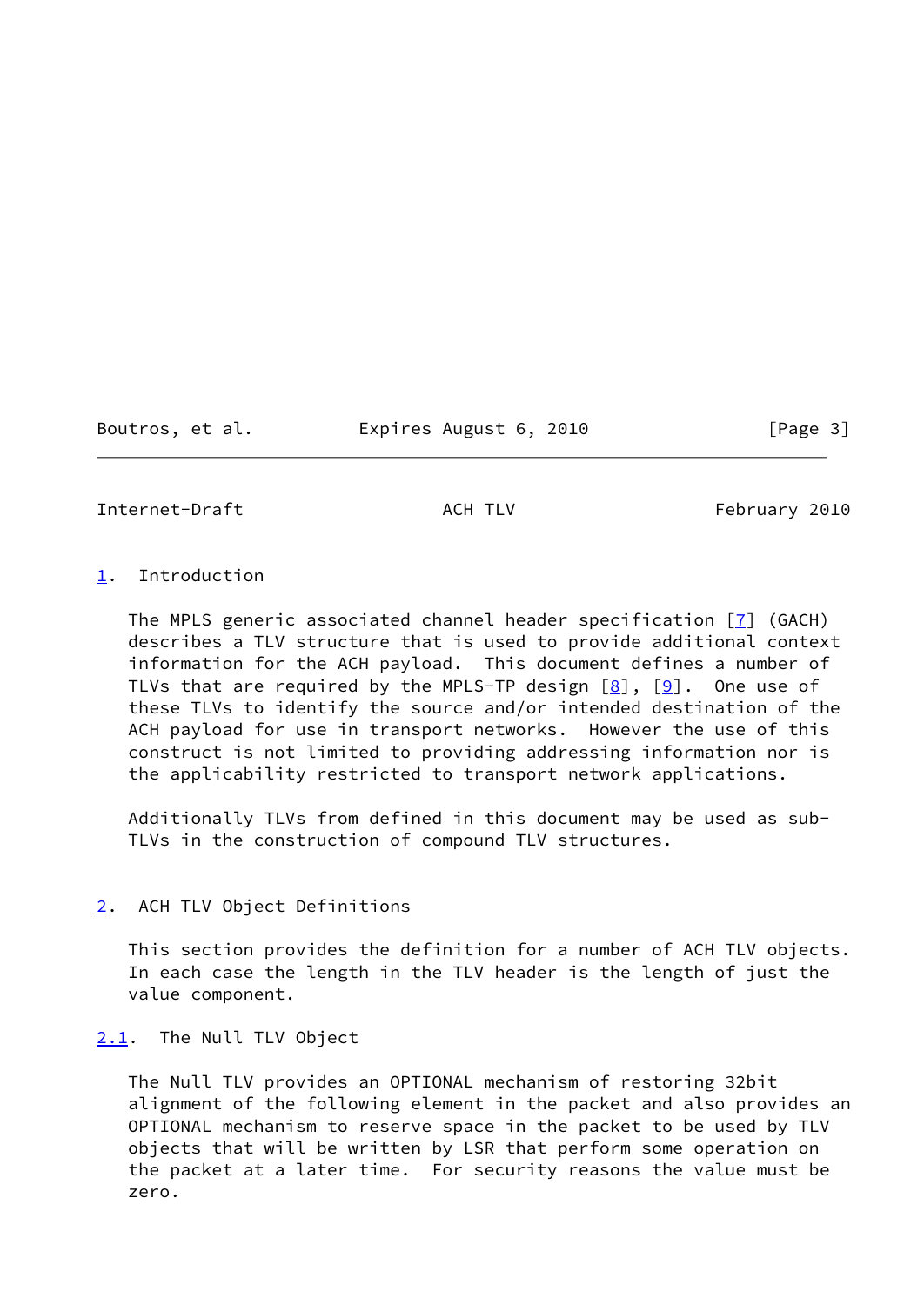|                       | 0 1 2 3 4 5 6 7 8 9 0 1 2 3 4 5 6 7 8 9 0 1 2 3 4 5 6 7 8 9 0 1 |                                   |  |
|-----------------------|-----------------------------------------------------------------|-----------------------------------|--|
|                       |                                                                 |                                   |  |
|                       | AchTlvType = 0                                                  | Length                            |  |
|                       |                                                                 |                                   |  |
| $\tilde{\phantom{a}}$ |                                                                 | Value = $\theta$                  |  |
|                       |                                                                 |                                   |  |
|                       |                                                                 | -+-+-+-+-+-+-+-+-+-+-+-+-+-+-+-+- |  |

Figure 1: Null TLV Object

Boutros, et al. Expires August 6, 2010 [Page 4]

<span id="page-4-1"></span>Internet-Draft **ACH TLV** ACH TLV February 2010

<span id="page-4-0"></span>[2.2](#page-4-0). Source Address

This TLV specifies the source address (SA) of an ACH packet.

 Where the packet is associated with a maintenance request/response operation it refers to the requester of the operation, i.e. It is the address of the Maintenance End Point that initiated the operation being either requested, or being responded to.

The address is an ACH address as described in **Section 3.** 

0 1 2 3 0 1 2 3 4 5 6 7 8 9 0 1 2 3 4 5 6 7 8 9 0 1 2 3 4 5 6 7 8 9 0 1 +-+-+-+-+-+-+-+-+-+-+-+-+-+-+-+-+-+-+-+-+-+-+-+-+-+-+-+-+-+-+-+-+ | AchTlvType = 1 | Length | +-+-+-+-+-+-+-+-+-+-+-+-+-+-+-+-+-+-+-+-+-+-+-+-+-+-+-+-+-+-+-+-+ ~ Address | | | +-+-+-+-+-+-+-+-+-+-+-+-+-+-+-+-+-+-+-+-+-+-+-+-+-+-+-+-+-+-+-+-+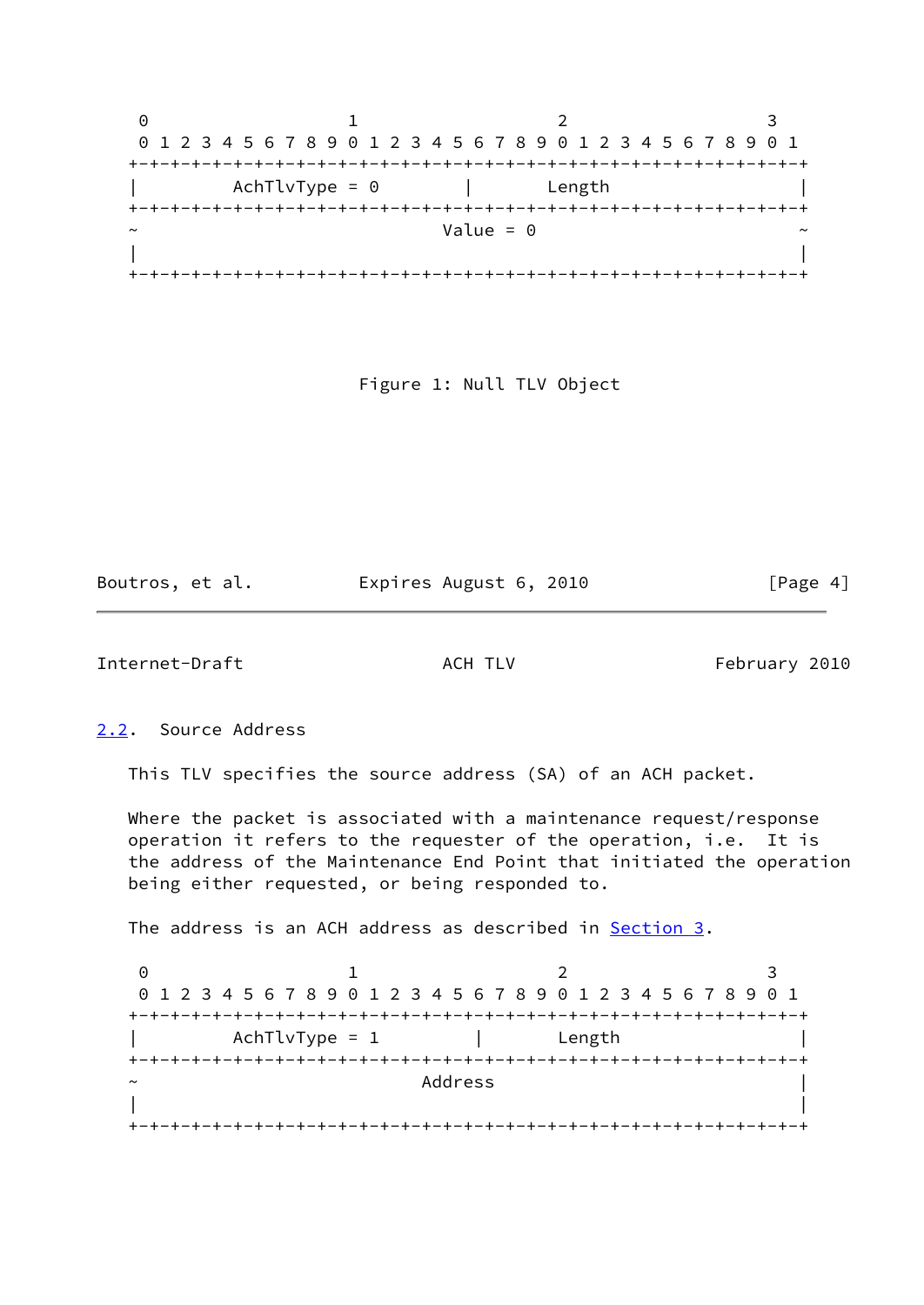Figure 2: Source Address

<span id="page-5-0"></span>[2.3](#page-5-0). Destination Address

This TLV specifies the destination address (DA) of an ACH packet.

 Where the packet is associated with a maintenance request/response operation it refers to the target of the operation, i.e. It is the address of the Maintenance End Point or Maintenance Intermediate Point that has been requested to execute the operation being either requested, or being responded to.

The address is an ACH address as described in [Section 3.](#page-7-1)

<span id="page-5-2"></span>

Figure 3: Destination Address

<span id="page-5-1"></span>[2.4](#page-5-1). Label Switched Path Identifier (LSPI)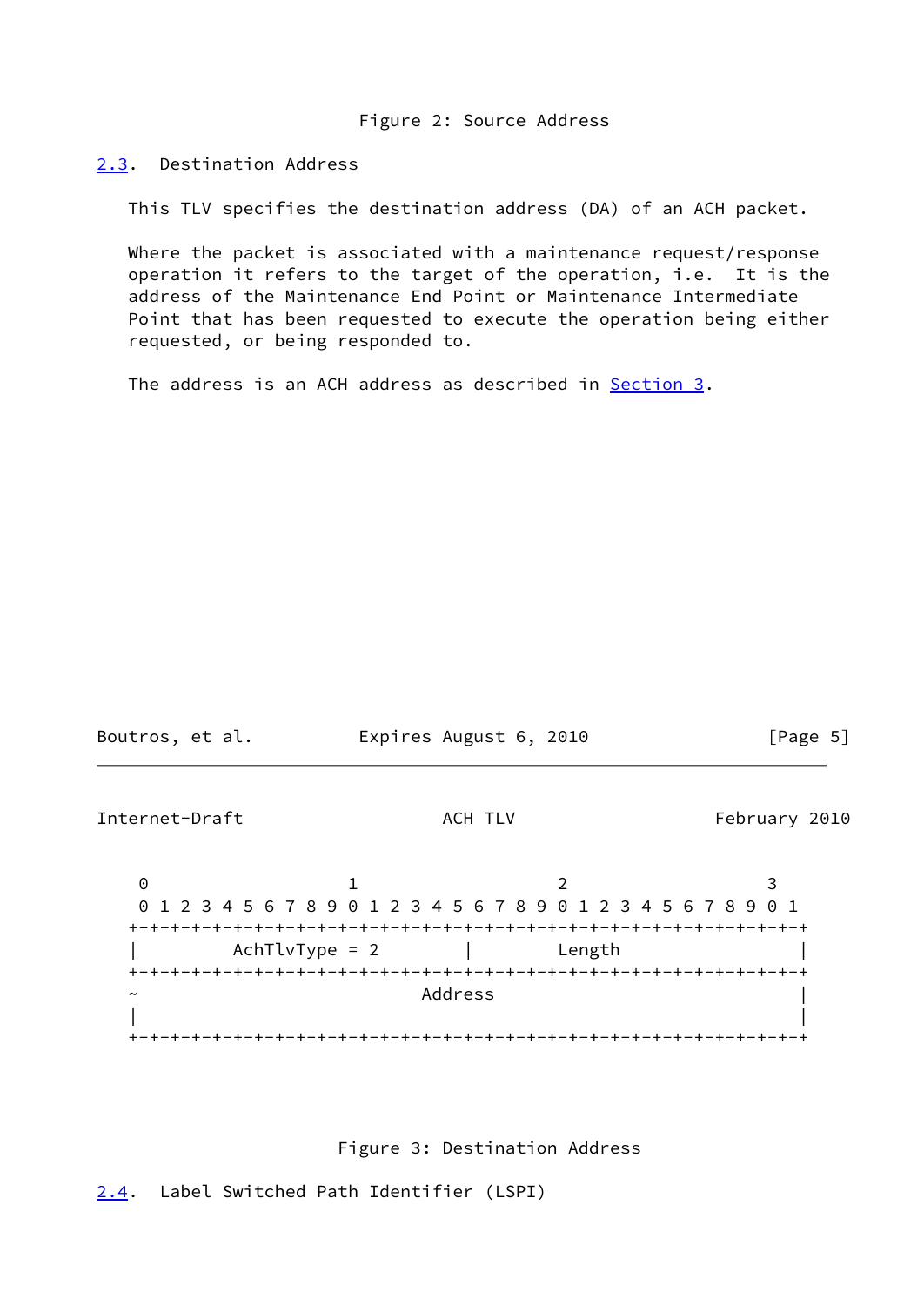This TLV is used to identify a Label Switched Path (LSP).

0 1 2 3 0 1 2 3 4 5 6 7 8 9 0 1 2 3 4 5 6 7 8 9 0 1 2 3 4 5 6 7 8 9 0 1 +-+-+-+-+-+-+-+-+-+-+-+-+-+-+-+-+-+-+-+-+-+-+-+-+-+-+-+-+-+-+-+-+ AchTlvType = 3 | Length +-+-+-+-+-+-+-+-+-+-+-+-+-+-+-+-+-+-+-+-+-+-+-+-+-+-+-+-+-+-+-+-+  $\sim$  TBD  $\sim$  T  $\sim$  T  $\sim$  T  $\sim$  T  $\sim$  T  $\sim$  T  $\sim$  T  $\sim$  T  $\sim$  T  $\sim$  T  $\sim$  T  $\sim$  T  $\sim$  T  $\sim$  T  $\sim$  T  $\sim$  T  $\sim$  T  $\sim$  T  $\sim$  T  $\sim$  T  $\sim$  T  $\sim$  T  $\sim$  T  $\sim$  T  $\sim$  T  $\sim$  T  $\sim$  T  $\sim$  T  $\sim$  T  $\sim$  T  $\$  | | +-+-+-+-+-+-+-+-+-+-+-+-+-+-+-+-+-+-+-+-+-+-+-+-+-+-+-+-+-+-+-+-+

### Figure 4: Label Switched Path Identifier

This will draw on the contents of  $[2]$  $[2]$ . Further material will be added in a future version of this document.

<span id="page-6-0"></span>[2.5](#page-6-0). Pseudowire Identifier (PWI)

This TLV is used to identify a pseudowire.

Boutros, et al. Expires August 6, 2010 [Page 6]

<span id="page-6-1"></span>Internet-Draft **ACH TLV** ACH TLV February 2010

0 1 2 3 0 1 2 3 4 5 6 7 8 9 0 1 2 3 4 5 6 7 8 9 0 1 2 3 4 5 6 7 8 9 0 1 +-+-+-+-+-+-+-+-+-+-+-+-+-+-+-+-+-+-+-+-+-+-+-+-+-+-+-+-+-+-+-+-+ AchTlvType = 4 | Length +-+-+-+-+-+-+-+-+-+-+-+-+-+-+-+-+-+-+-+-+-+-+-+-+-+-+-+-+-+-+-+-+  $\sim$  TBD  $\sim$  T  $\sim$  T  $\sim$  T  $\sim$  T  $\sim$  T  $\sim$  T  $\sim$  T  $\sim$  T  $\sim$  T  $\sim$  T  $\sim$  T  $\sim$  T  $\sim$  T  $\sim$  T  $\sim$  T  $\sim$  T  $\sim$  T  $\sim$  T  $\sim$  T  $\sim$  T  $\sim$  T  $\sim$  T  $\sim$  T  $\sim$  T  $\sim$  T  $\sim$  T  $\sim$  T  $\sim$  T  $\sim$  T  $\sim$  T  $\$  | | +-+-+-+-+-+-+-+-+-+-+-+-+-+-+-+-+-+-+-+-+-+-+-+-+-+-+-+-+-+-+-+-+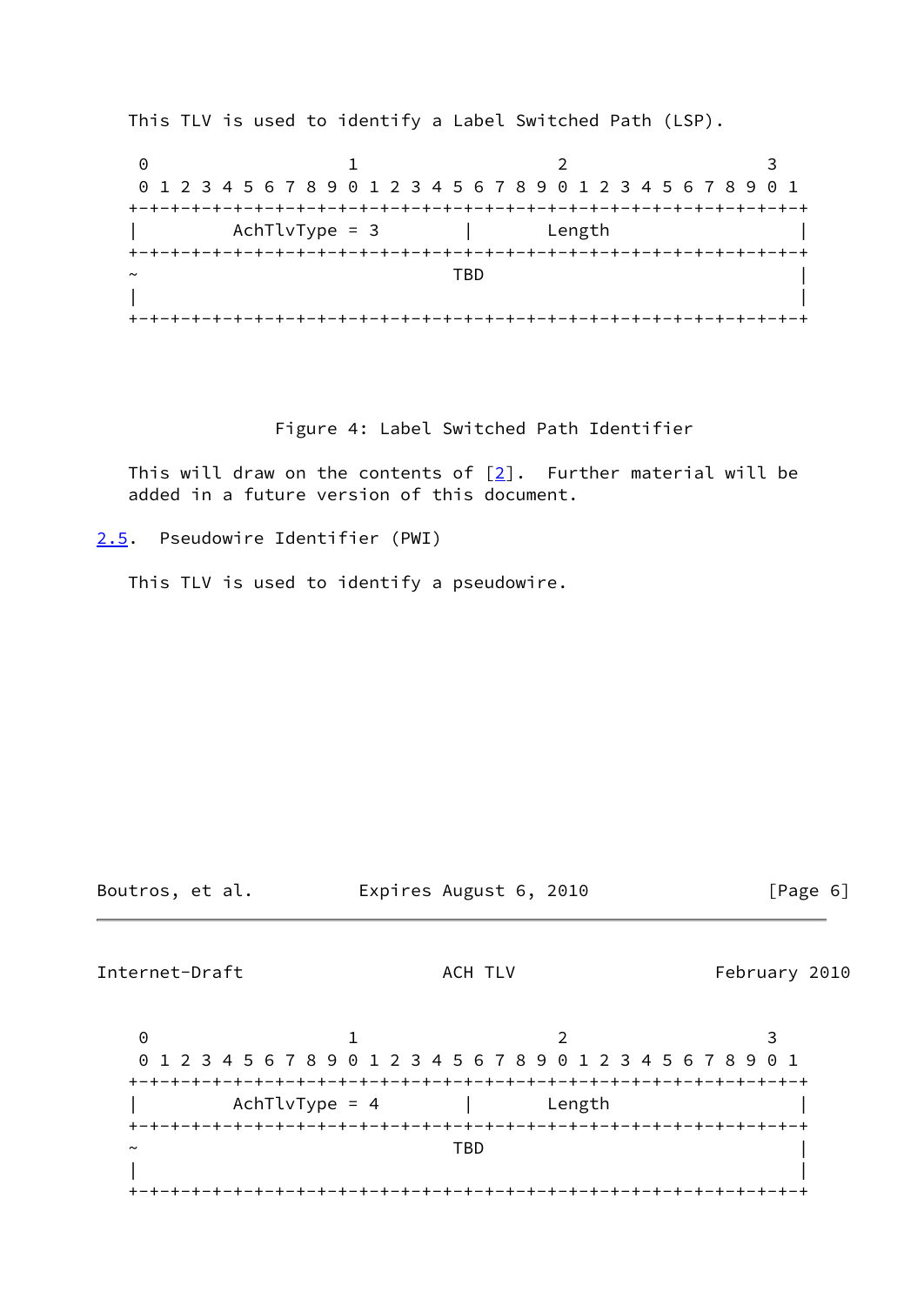### Figure 5: Pseudowire Identifier

 This will draw on the contents of [[2\]](#page-9-6). Further material will be added in a future version of this document.

## <span id="page-7-1"></span>[3](#page-7-1). ACH Addresses

 This section is incomplete. Definitions of other address types will be provided in a future version of this document. The authors would like to take input from other members of the MPLS-TP design community as to the required additional addressing types and the correct way to represent them in this framework.

 Addresses are expressed in the following TLV format. This representation allows ACH TLVs to be specified in a format that is independent of the address that are to be used in the TV instance. Although many address types are of fixed length, and some which are not incorporate a length indicator, this may not always be the case and hence a length field is incorporated in the address TLV.

0 1 2 3 0 1 2 3 4 5 6 7 8 9 0 1 2 3 4 5 6 7 8 9 0 1 2 3 4 5 6 7 8 9 0 1 +-+-+-+-+-+-+-+-+-+-+-+-+-+-+-+-+-+-+-+-+-+-+-+-+-+-+-+-+-+-+-+-+ | AdrType | Length +-+-+-+-+-+-+-+-+-+-+-+-+-+-+-+-+-+-+-+-+-+-+-+-+-+-+-+-+-+-+-+-+ ~ Address | | | +-+-+-+-+-+-+-+-+-+-+-+-+-+-+-+-+-+-+-+-+-+-+-+-+-+-+-+-+-+-+-+-+

<span id="page-7-0"></span>[3.1](#page-7-0). IPv4 Address

<span id="page-7-2"></span>Boutros, et al. Expires August 6, 2010 [Page 7] Internet-Draft **ACH TLV** ACH TLV February 2010

0 1 2 3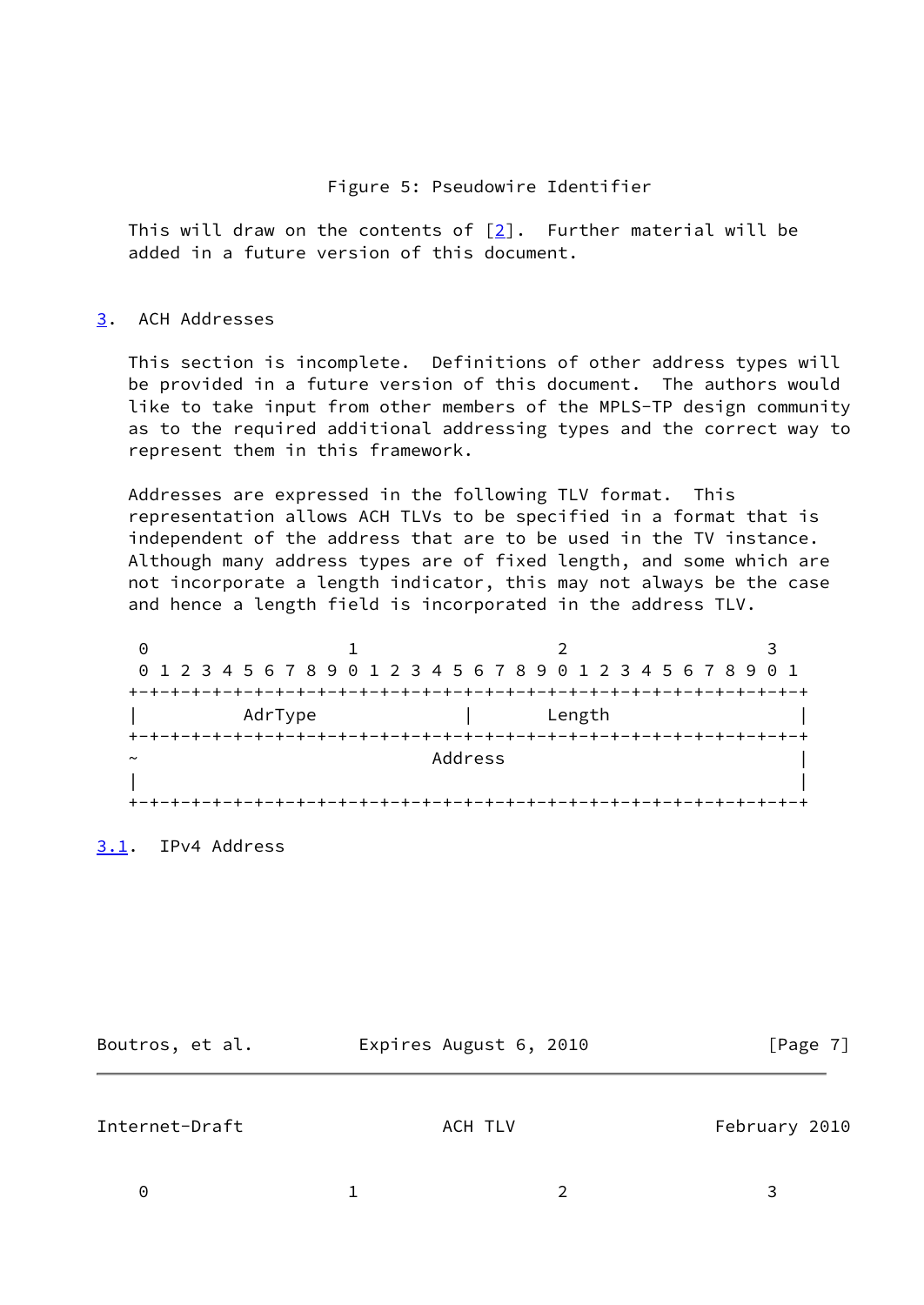0 1 2 3 4 5 6 7 8 9 0 1 2 3 4 5 6 7 8 9 0 1 2 3 4 5 6 7 8 9 0 1 +-+-+-+-+-+-+-+-+-+-+-+-+-+-+-+-+-+-+-+-+-+-+-+-+-+-+-+-+-+-+-+-+  $AdrType = 1$  | Length = 4 +-+-+-+-+-+-+-+-+-+-+-+-+-+-+-+-+-+-+-+-+-+-+-+-+-+-+-+-+-+-+-+-+ | IPv4 Address | +-+-+-+-+-+-+-+-+-+-+-+-+-+-+-+-+-+-+-+-+-+-+-+-+-+-+-+-+-+-+-+-+

This address TLV contains an IPv4 address as defined in [\[3](#page-9-7)].

## <span id="page-8-0"></span>[3.2](#page-8-0). IPv6 Address

0 1 2 3 0 1 2 3 4 5 6 7 8 9 0 1 2 3 4 5 6 7 8 9 0 1 2 3 4 5 6 7 8 9 0 1 +-+-+-+-+-+-+-+-+-+-+-+-+-+-+-+-+-+-+-+-+-+-+-+-+-+-+-+-+-+-+-+-+  $AdrType = 2$  | Length = 16 +-+-+-+-+-+-+-+-+-+-+-+-+-+-+-+-+-+-+-+-+-+-+-+-+-+-+-+-+-+-+-+-+ IPv6 Address | | +-+-+-+-+-+-+-+-+-+-+-+-+-+-+-+-+-+-+-+-+-+-+-+-+-+-+-+-+-+-+-+-+

This address TLV contains an IPv6 address as defined in  $[4]$  $[4]$ 

## <span id="page-8-1"></span>[4](#page-8-1). Security Considerations

 This specification defines a mechanism to identify a set of protocol parameters. The necessary security considerations will be described in the definition of the protocols that uses these parameters.

# <span id="page-8-2"></span>[5](#page-8-2). IANA Considerations

 IANA is requested to create two new registries in the pseudowire name spaces: the ACH TLV Registry and the ACH Address Type Registry.

 The ACH TLV Registry should be initialized with the following entries. The allocation policy for this registry is IETF consensus.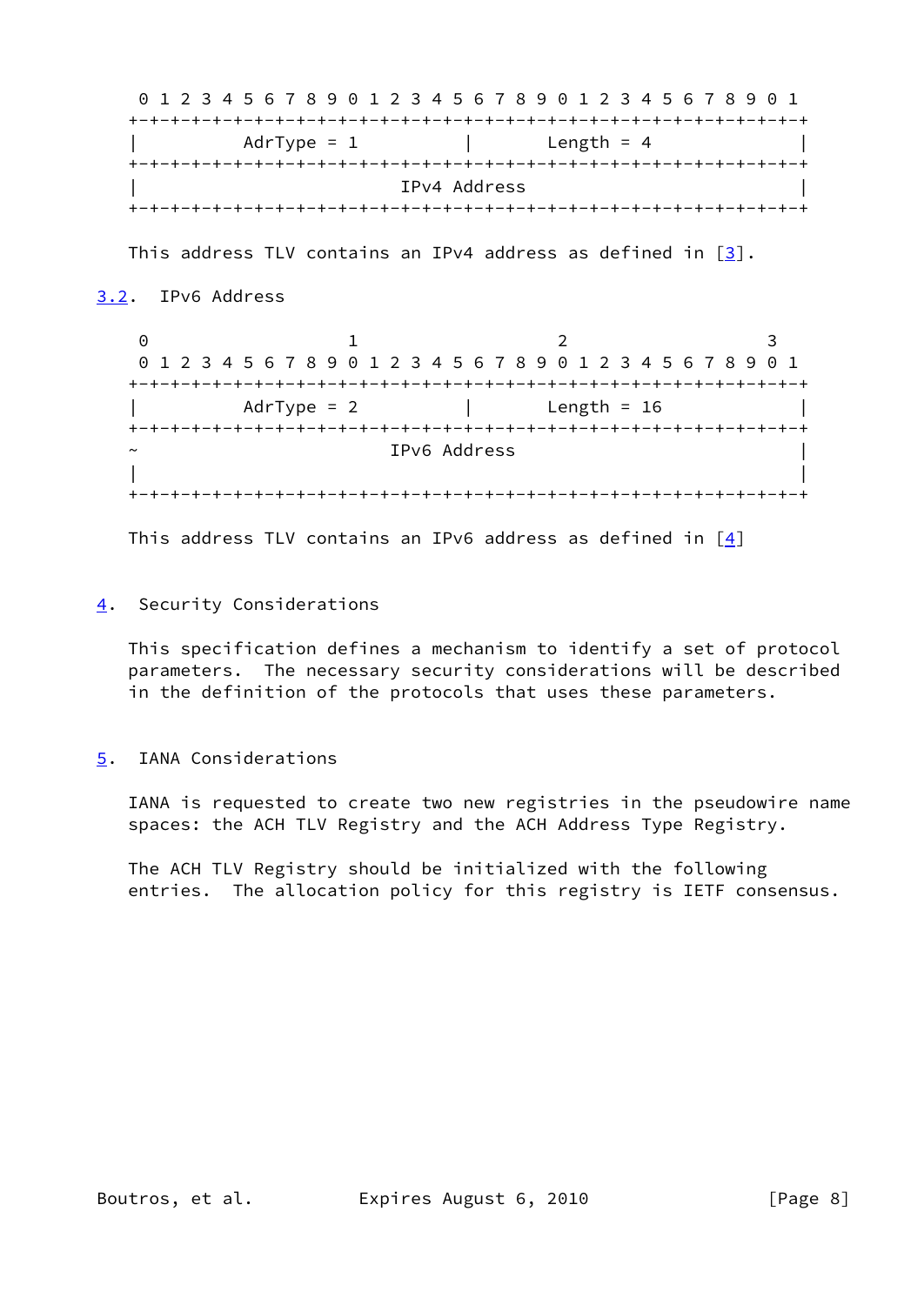<span id="page-9-2"></span>

| Internet-Draft |                |                    | ACH TLV         | February 2010 |  |  |  |  |
|----------------|----------------|--------------------|-----------------|---------------|--|--|--|--|
| Name           | Type           | Length<br>(octets) | Description     | Reference     |  |  |  |  |
| Null           | 0              | 3                  | Null TLV        | This Draft    |  |  |  |  |
| SA             | 1              | var                | Source Addr     | This Draft    |  |  |  |  |
| DA             | $\overline{2}$ | var                | Dest Addr       | This Draft    |  |  |  |  |
| LSPI           | 3              | var                | LSP Identifier  | This Draft    |  |  |  |  |
| PWI            | 4              | var                | PW Identifier   | This Draft    |  |  |  |  |
| PID            | 5              | $\mathcal{P}$      | ACH Protocol ID | This Draft    |  |  |  |  |

 The ACH Address Type Registry should be initialized with the following entries. The allocation policy for this registry is IETF consensus.

| Name                     |          | Type Length | Description  | Reference  |
|--------------------------|----------|-------------|--------------|------------|
|                          |          | (octets)    |              |            |
| Null                     | $\Omega$ |             | Reserved     |            |
| TPv4                     |          | 4           | IPv4 Address | This Draft |
| <b>TP</b> <sub>V</sub> 6 |          | 16          | IPv6 Address | This Draft |

## <span id="page-9-1"></span>[6](#page-9-1). References

## <span id="page-9-3"></span>[6.1](#page-9-3). Normative References

- <span id="page-9-0"></span> [1] Bradner, S., "Key words for use in RFCs to Indicate Requirement Levels", [BCP 14](https://datatracker.ietf.org/doc/pdf/bcp14), [RFC 2119,](https://datatracker.ietf.org/doc/pdf/rfc2119) March 1997.
- <span id="page-9-6"></span> [2] Kompella, K. and G. Swallow, "Detecting Multi-Protocol Label Switched (MPLS) Data Plane Failures", [RFC 4379,](https://datatracker.ietf.org/doc/pdf/rfc4379) February 2006.
- <span id="page-9-7"></span>[3] Postel, J., "Internet Protocol", STD 5, [RFC 791](https://datatracker.ietf.org/doc/pdf/rfc791), September 1981.
- <span id="page-9-8"></span> [4] Deering, S. and R. Hinden, "Internet Protocol, Version 6 (IPv6) Specification", [RFC 2460](https://datatracker.ietf.org/doc/pdf/rfc2460), December 1998.
- [5] Simpson, W., "The Point-to-Point Protocol (PPP)", STD 51, [RFC 1661](https://datatracker.ietf.org/doc/pdf/rfc1661), July 1994.
- [6] Schryver, V., "IANA Considerations for the Point-to-Point Protocol (PPP)", [BCP 88](https://datatracker.ietf.org/doc/pdf/bcp88), [RFC 3818,](https://datatracker.ietf.org/doc/pdf/rfc3818) June 2004.

<span id="page-9-4"></span>[6.2](#page-9-4). Informative References

<span id="page-9-5"></span>[7] Bocci, M., Vigoureux, M., Bryant, S., Swallow, G., Ward, D.,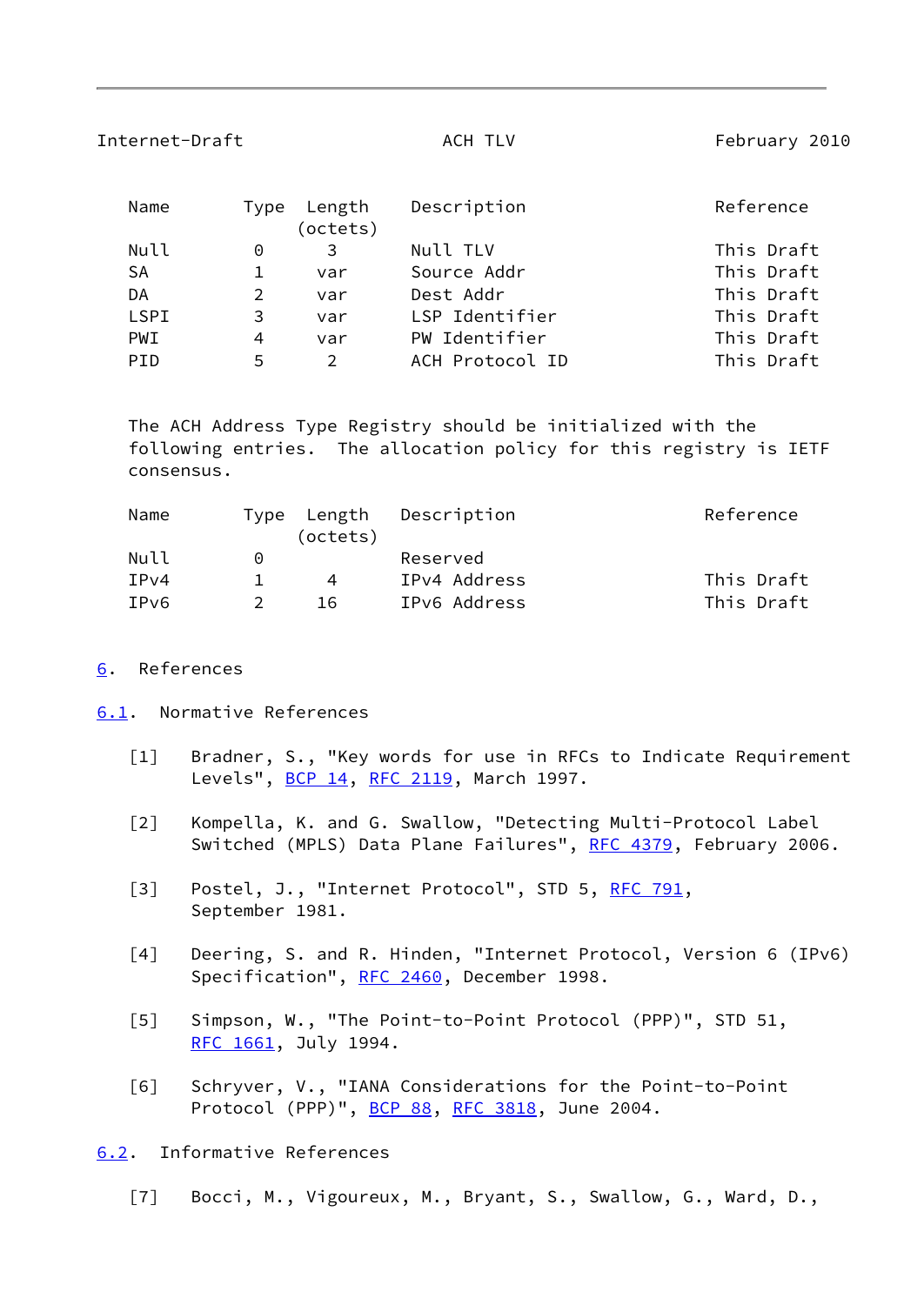and R. Aggarwal, "MPLS Generic Associated Channel", [draft-ietf-mpls-tp-gach-gal-06](https://datatracker.ietf.org/doc/pdf/draft-ietf-mpls-tp-gach-gal-06) (work in progress), May 2009.

| Boutros, et al. | Expires August 6, 2010 | [Page 9] |
|-----------------|------------------------|----------|
|-----------------|------------------------|----------|

<span id="page-10-0"></span>Internet-Draft **ACH TLV** ACH TLV February 2010

- <span id="page-10-1"></span> [8] Niven-Jenkins, B., Brungard, D., Betts, M., Sprecher, N., and S. Ueno, "MPLS-TP Requirements", [draft-ietf-mpls-tp-requirements-10](https://datatracker.ietf.org/doc/pdf/draft-ietf-mpls-tp-requirements-10) (work in progress), August 2009.
- <span id="page-10-2"></span> [9] Bocci, M., Bryant, S., Frost, D., Levrau, L., and L. Berger, "A Framework for MPLS in Transport Networks", [draft-ietf-mpls-tp-framework-09](https://datatracker.ietf.org/doc/pdf/draft-ietf-mpls-tp-framework-09) (work in progress), January 2010.
- [10] Beller, D. and A. Farrel, "An Inband Data Communication Network For the MPLS Transport Profile", [draft-ietf-mpls-tp-gach-dcn-06](https://datatracker.ietf.org/doc/pdf/draft-ietf-mpls-tp-gach-dcn-06) (work in progress), September 2009.

Authors' Addresses

 Sami Boutros Cisco Systems

 Phone: Fax: Email: sboutros@cisco.com URI:

 Stewart Bryant (editor) Cisco Systems

 Phone: Fax: Email: stbryant@cisco.com URI:

 Siva Sivabalan Cisco Systems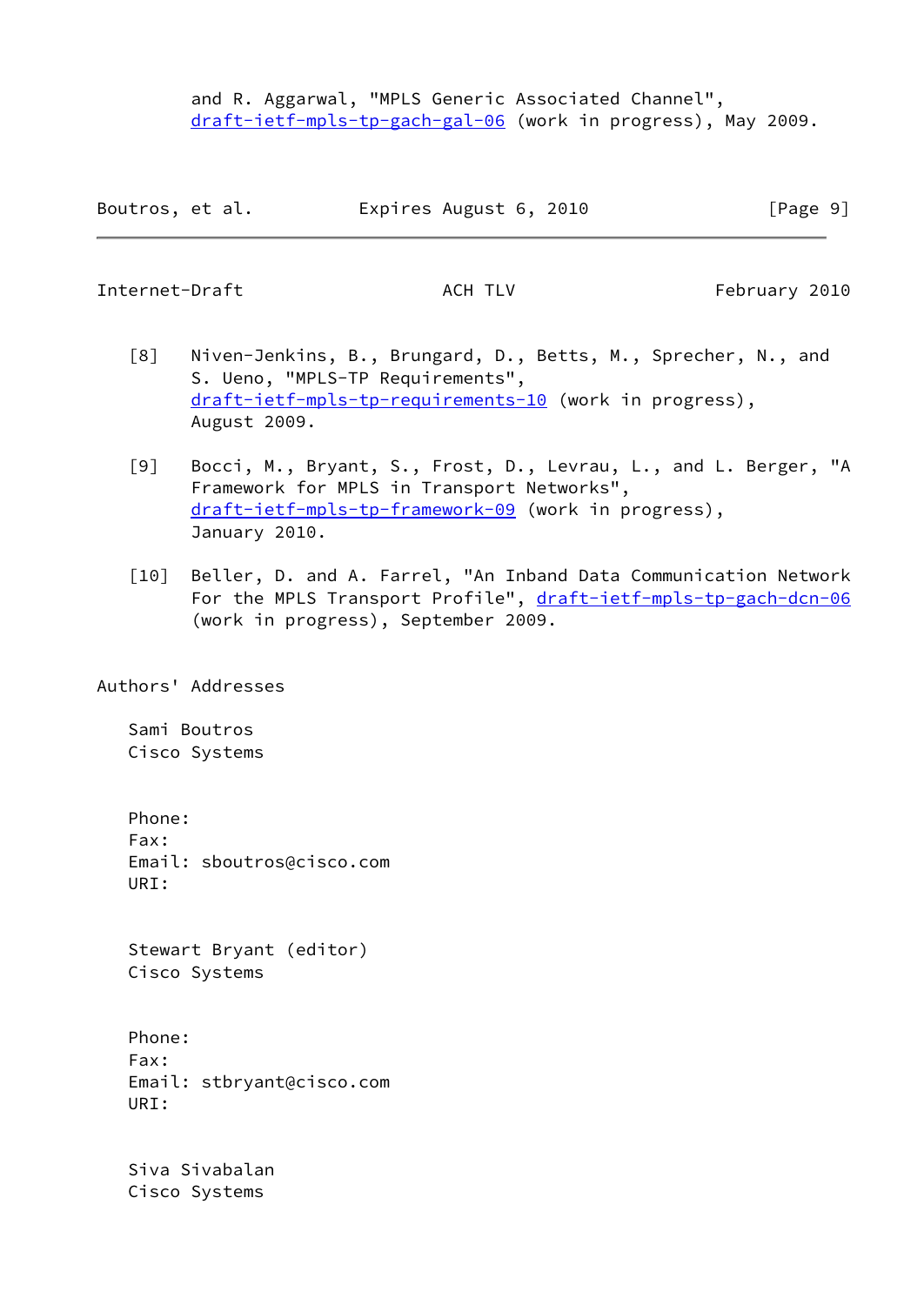Phone: Fax: Email: msiva@cisco.com URI:

Boutros, et al. **Expires August 6, 2010** [Page 10]

Internet-Draft **ACH TLV** ACH TLV February 2010

 George Swallow Cisco Systems

 Phone: Fax: Email: swallow@cisco.com URI:

 David Ward Cisco Systems

 Phone: Fax: Email: dward@cisco.com URI: